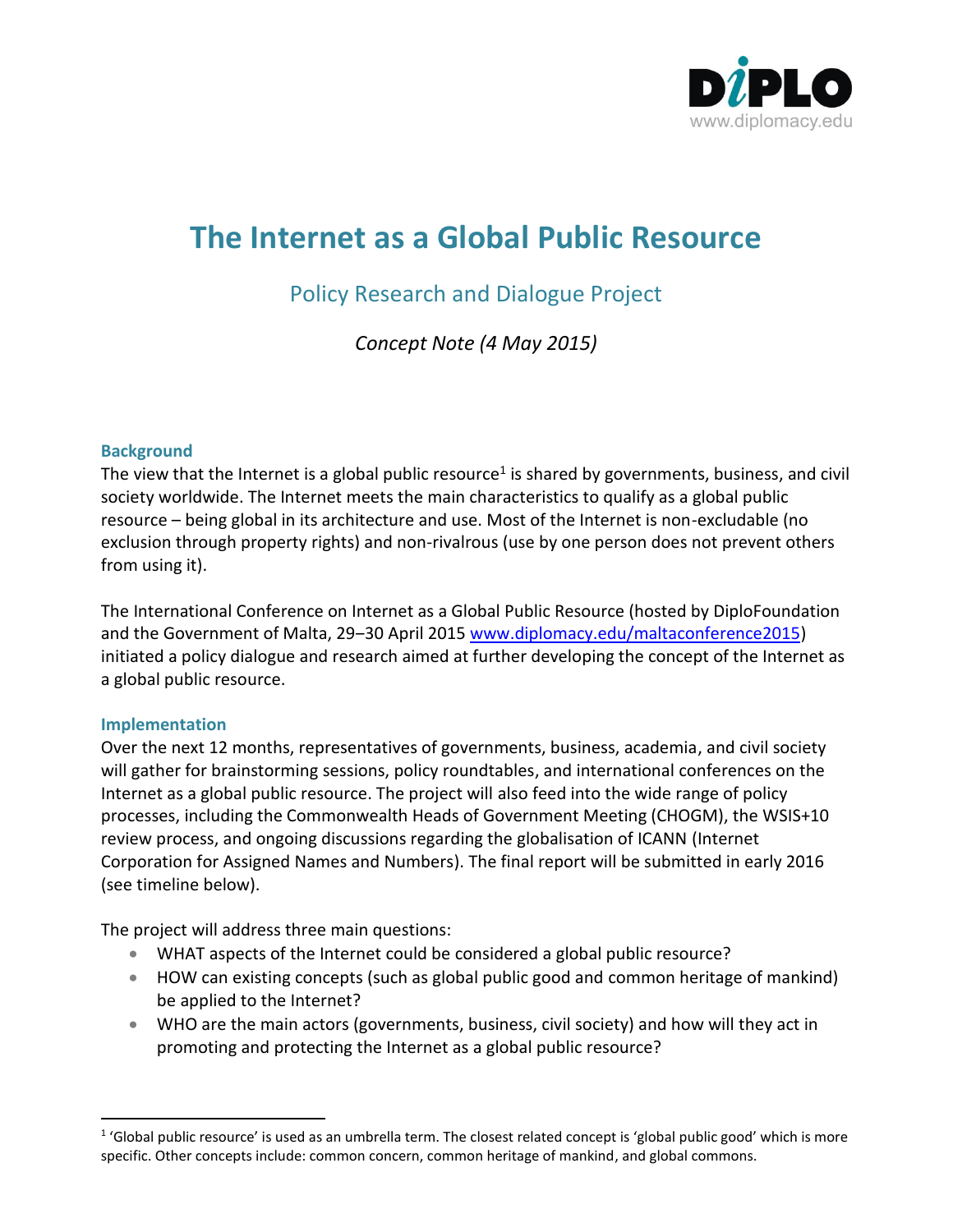

## **1. WHAT**

The project on the scope of the Internet as a global public resource starts from the Internet 'as a whole' or a system narrowing down to its more specific aspects.

For example, there is wide consensus that the core Internet standards (TCP/IP and HTML) could be considered global public goods. These standards are non-excludable and non-rivalrous. When it comes to knowledge and information on the Internet, some services, such as Wikipedia, may also qualify for global public good status. The discussion is open about other information and knowledge developed through interaction and collective creativity online. The division and interplay between global public resources and private economic resources on the Internet remain to be analysed and discussed.

The project will address more technical aspects of the Internet which could be considered as global public goods, including the root zone system, the pool of IP numbers, the telecommunication infrastructure, and aspects of Internet security, to name a few.

# **2. HOW**

The 'How' question will be addressed around three sets of issues: a) the Internet and use of existing global public resource concepts; b) the impact of the Internet on other global public goods (development, peace, human rights); c) dealing with negative and positive effects and externalities.

2.1. The project will analyse the applicability of the following policy and legal concepts to the Internet:

- Common concern
- Global public goods
- *Res communis omnium*
- Common heritage of mankind

The applicability of these concepts will be addressed for both the Internet 'as a whole' and for specific aspects of the Internet (e.g. standards, knowledge, security/stability).

2.2. The Internet as a promoter and protector of other global public goods

The research will also address the Internet as an instrument in promoting and protecting other global public goods, including peace and security, development, and human rights. Particular focus will be on the use of the Internet for achieving the Sustainable Development Goals (SDGs).

2.3. Positive and negative effects and externalities

The Internet, as a global public resource, creates a wide range of spillover effects and externalities. The project will map out the effects and externalities, including, among others, externalities related to the existence (or lack) of Internet security and stability, externalities associated with affordable access to the Internet (or lack of it), and a single vs fragmented Internet.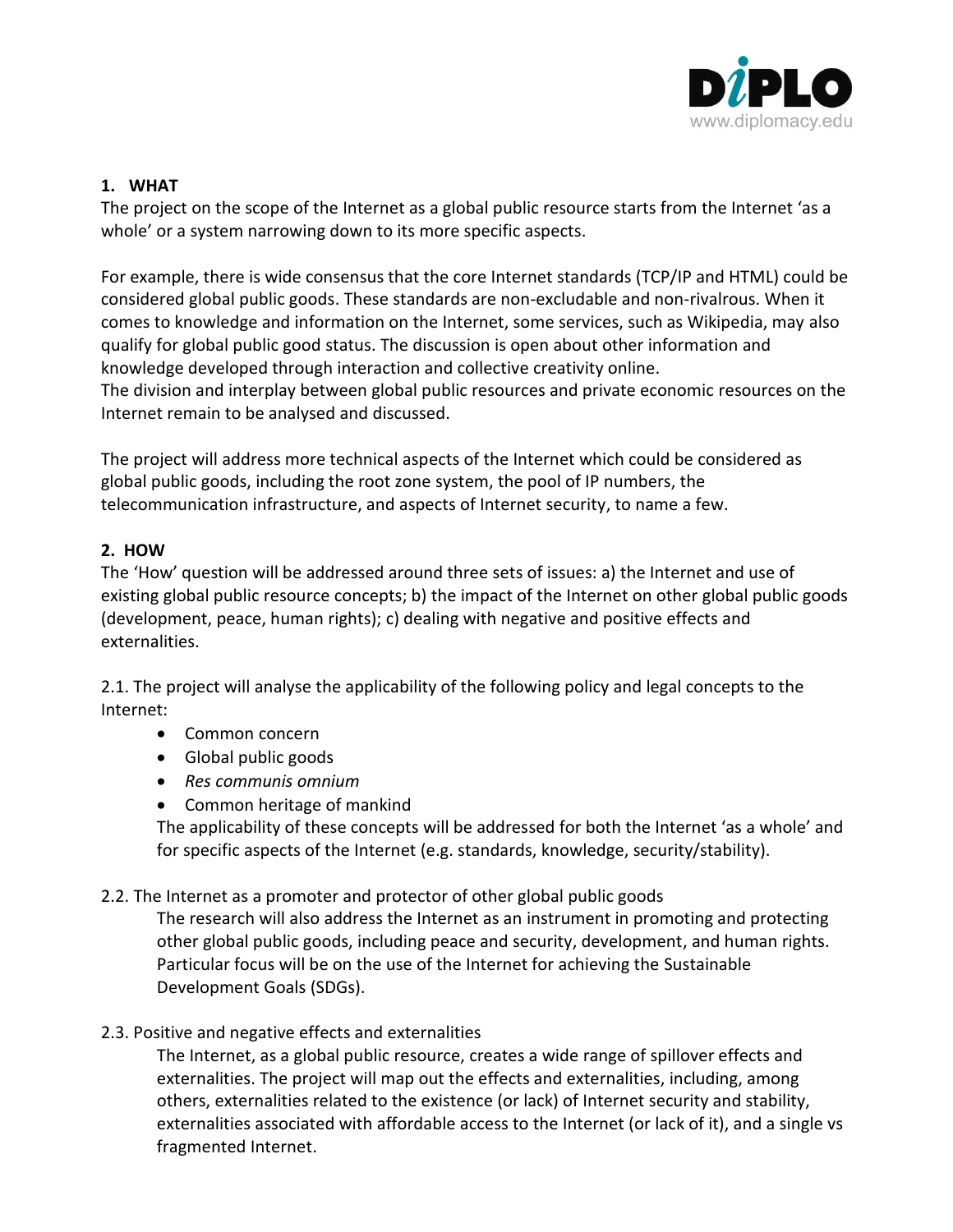

# **3. WHO**

The promotion and protection of the Internet as a global public resource requires the involvement of all actors, including governments, international institutions, the business sector, the academic and technical communities, and civil society. Some public goods, such as security, have been traditionally in the governments' remit. Other public goods related to economic growth are provided mainly by private companies, while civil society has traditionally provided public goods related to social equity and cohesion.

The role of main actors is being gradually shaped in Internet politics. For example, most Internet services provided by private companies (search engines, social media) can fulfill the main criteria for being considered as a global public good: being both non-excludable and non-rivalrous. At the same time, this new Internet economy opens up the debate on numerous spillover effects, including access (or lack of it) in developing countries, Internet stability and security, and management of data. What will be the role of governments, the private sector, and civil society in dealing with these effects?

In order to address this question in an effective and inclusive way, the project will involve a wide range of actors. This dialogue will be supported by comprehensive policy research aimed at exploring if and how the experience from other policy fields, such as environmental protection, could be used in Internet policy.

### **Next steps and timeline**

The project will use an agile management approach by ensuring an interplay between policy dialogue and research through an iterative process. The project should be implemented along the following timeline.

|            | <b>Policy research</b>                                     | <b>Policy dialogue</b>                   |
|------------|------------------------------------------------------------|------------------------------------------|
|            |                                                            |                                          |
| <b>May</b> | Creating a policy consortium and ensuring project support. |                                          |
| June       | Establishing three research groups for the                 | Two roundtables on 'the Internet as a    |
|            | three main questions (what, who, and                       | global public resource', one in Brussels |
|            | how) with identified deliverables.                         | and another in Geneva, with the          |
|            |                                                            | participation of all involved actors.    |
|            | Preparing the first concept paper.                         |                                          |
|            | Organising the first multidisciplinary                     |                                          |
|            | consultation with climate change,                          |                                          |
|            | security, trade, and other communities.                    |                                          |
| July       | Holding an ideas workshop (Malta)                          |                                          |
|            | involving core researchers (three groups),                 |                                          |
|            | thought leaders (philosophers, lawyers,                    |                                          |
|            | creative thinkers), and policy leaders.                    |                                          |